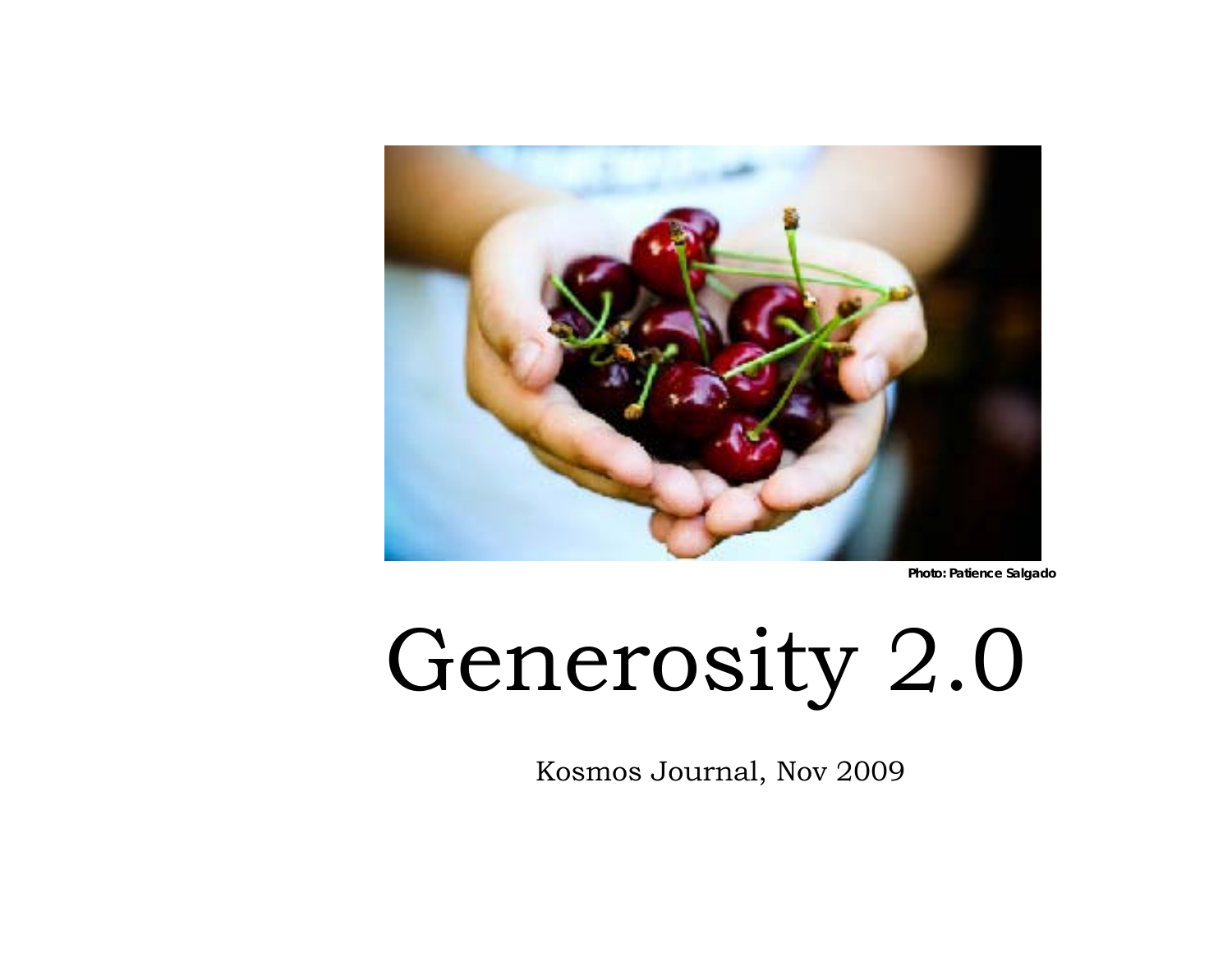My wife and I were on a walking pilgrimage in a sparsely populated region of Western India when we were approached by a radiant villager. "I would like to offer you a meal," he said, "Will you accept my offering?" When we gladly agreed he added, "We don't have any running water or electricity in our small hut. Our family is poor but we like to give from whatever we have."

Our consumer culture programs us to expect something in return for everything we give, and as a result, we often miss the true value of giving. Embedded in any act of generosity is the potential for inner transformation. Done right, we won't necessarily "have" more, but discover through a sense of interconnection with all life, that we require less. As our awareness grows, we understand our role as instrument of a larger unfolding and witness each small act of service as an unending ripple that synergizes with countless others, all part of a collective wave. With that understanding, we begin to play our part – first, by becoming conscious of the offerings we receive, then by holding gratitude for them, and finally by continuing to pay it forward with a heart of joy.

That simple farmer delivered an unforgettable sermon in abundance. He knew that the real value of his gift was his internal shift, from consumption to contribution, transaction to trust, and isolation to community.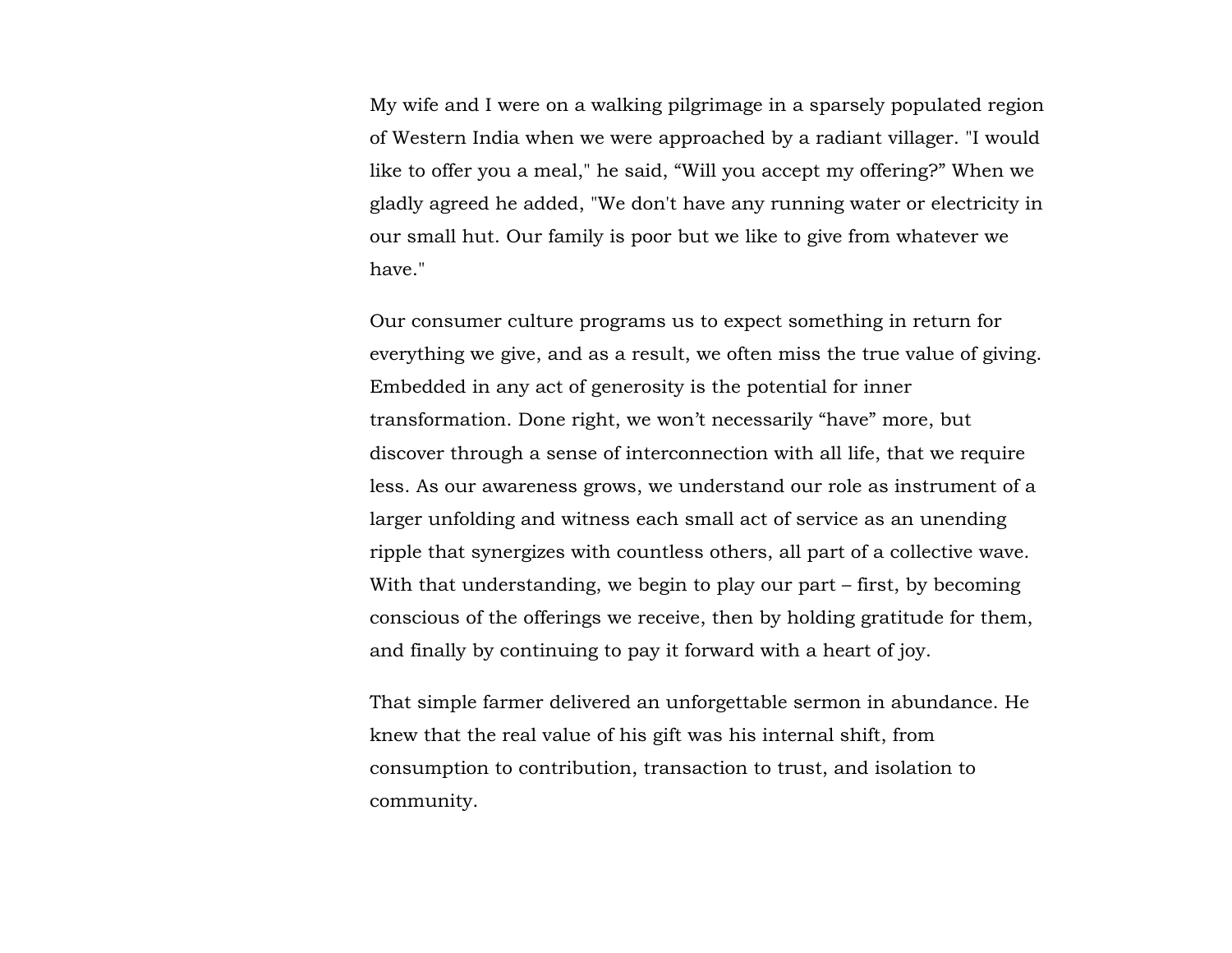## **Connecting to the Inner-Net**

Margaret Mead famously said, "Never doubt that a small group of thoughtful, committed people can change the world; indeed, it is the only thing that ever has." Looking even more deeply, it is the small acts of that small group of people that end up snowballing into significant change. And each small action is predicated on even subtler inner awareness. The seat of authentic strength lies in that intangible space within us.

While many of us intuitively understand the power of internal change, we are often seduced by external change that can be neatly measured, categorized and owned. Certainly, external changes are required for the world to progress but when coupled with an inner transformation, they affect the world in a radically different way.

This is why Gandhi spent each Monday in silence, why Martin Luther King Jr. prayed twice as much on busy days, and Cesar Chavez practiced Yoga regularly. It's why Mother Teresa declared, "We can do no great things; only small things with great love."

In that spirit, in April 1999, four of us walked into a homeless shelter aspiring to "be the change we wish to see in the world". We wanted to serve using our tech skills. No strings attached. When the Executive Director of the shelter openly wondered about the "catch", we had to convince her that our "return on investment" was simply the opportunity to practice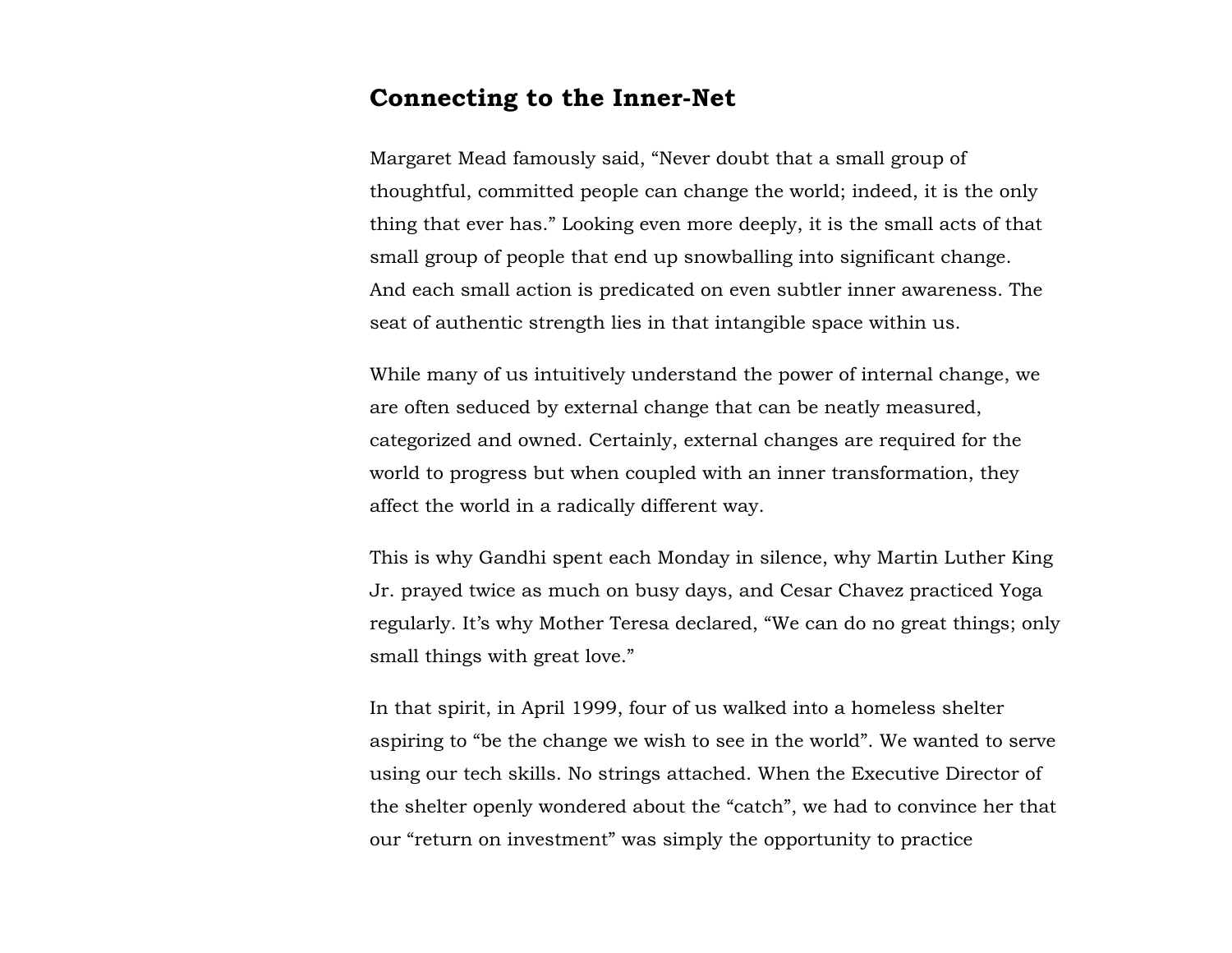generosity. Our first project was building a website for the shelter. Initially, many of our peers in Silicon Valley's dotcom boom culture didn't "get" our motivations, but as they experienced the joy of giving, thousands volunteered and hundreds of websites were built. All our work was offered at no charge – in the spirit of a gift.

And that is how a fully volunteer-run organization named CharityFocus was born.

We started by building free websites for nonprofits, but that wasn't the deepest part of our mission; what we really wanted to do was to support people's inner journeys. Websites were the initial tool, but we also shared lunches with the homeless. On Wednesdays, we hosted meditation sits open to anyone wanting to practice stillness. A few of us pooled small amounts of money to donate to nonprofits. We ran email lists that regularly sent out inspiring messages. When one of us ran across an insightful book, we would congregate at a local coffee shop to delve deeper into its themes. If someone was passionate about a specific cause, we showed up in solidarity. In essence, anything that nurtured someone's process of giving was a potential CharityFocus project.

Although we didn't know it at the time, CharityFocus wasn't an organization. It was an ecosystem.

An ecosystem simply holds space for value to emerge organically. Our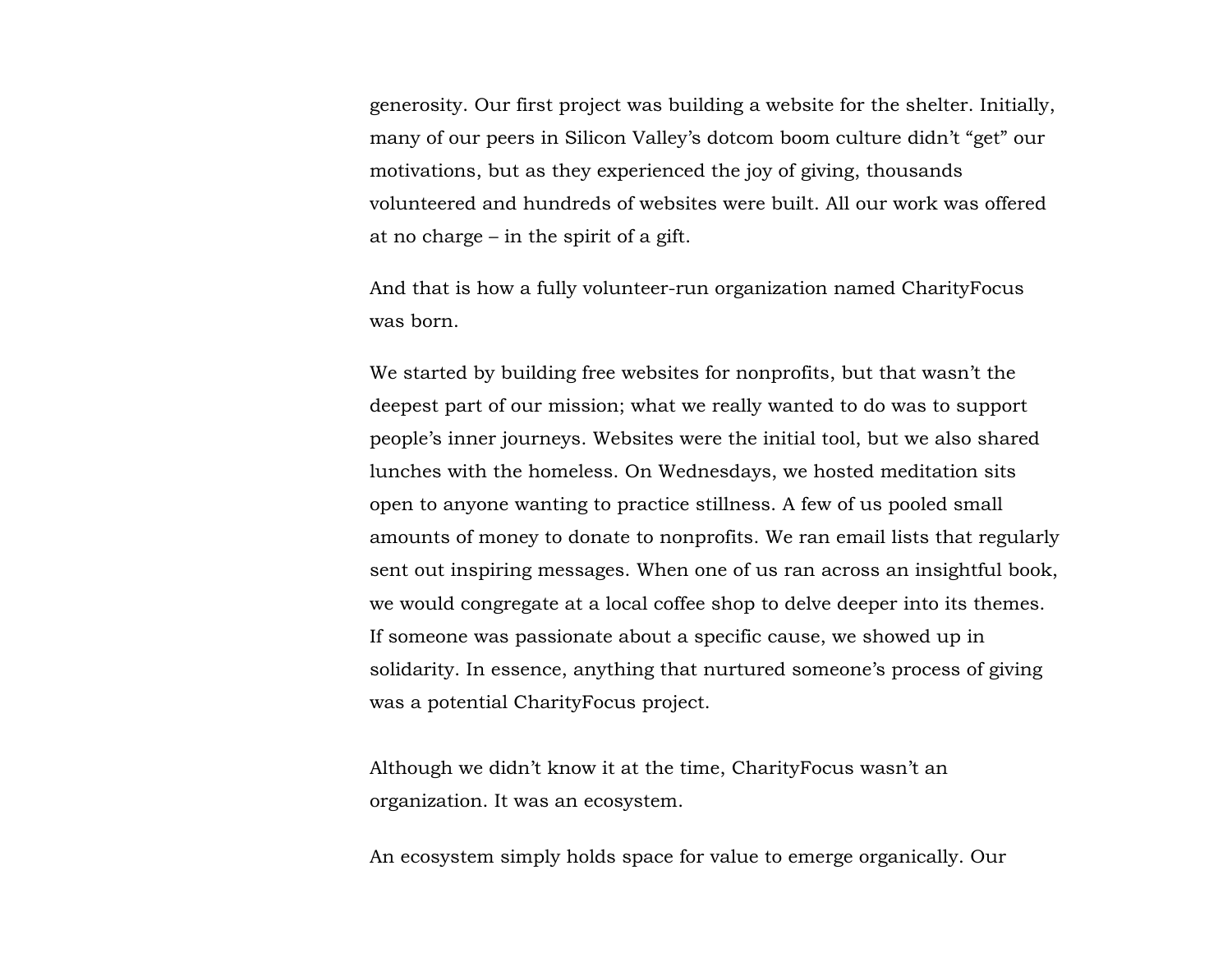DailyGood.org service, for example, began with one person emailing an inspiring quote to five friends every day. Ten years later it has more than 100 thousand readers worldwide and has evolved into a daily message that includes a quote, a link to a good news article, and a small "be the change" action that everyone can take. Its impact can't really be measured, but its value has been demonstrated time and again. DailyGood's broad readership includes grandparents, activists, philanthropists, professors, students, and monks. Eduardo writes us to say he reads out the email to his family over dinner every night. At a Native American reservation, a high school teacher posts a printed copy of it on their bulletin board daily. In Minnesota, a college class includes it as a part of their leadership curriculum. In an ecosystem, all this indirect value – the ripple effect – has space and time to add up, synergize with other ripples, and multiply into something completely unexpected. In humble fashion it continues to seed many unpredictable manifestations.

A lot of these ripples will remain unseen for years, some perhaps even for generations. It doesn't matter. What we keep learning and relearning is that the size, impact or duration of each ripple makes no difference; what matters most is the simple knowledge that when we are deeply being the change, ripples keep rippling.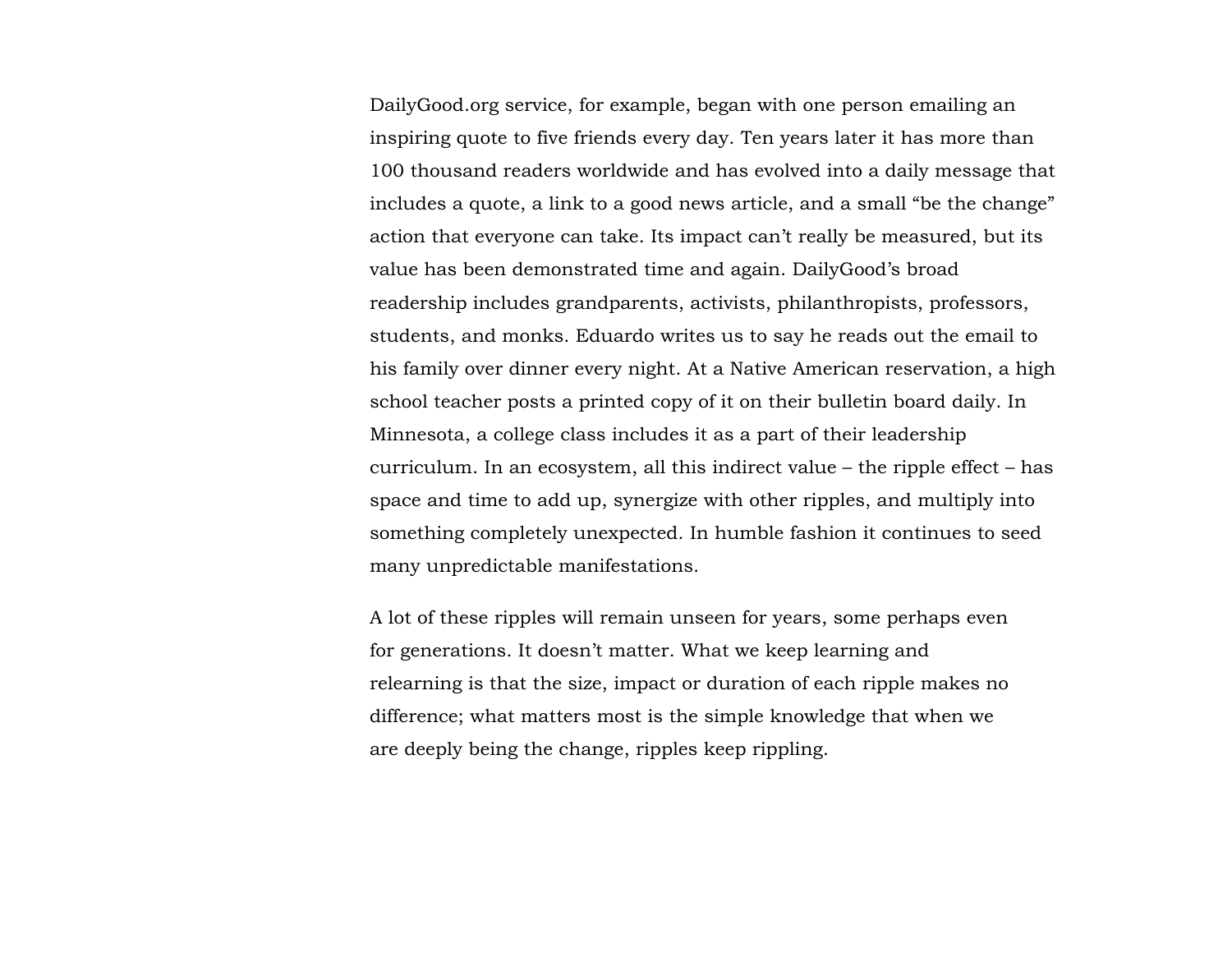## **Technology Powered Ripple Effect**

Back in the 1800s, a ripple-effect effort like CharityFocus would have gone completely unnoticed. Small acts of personal transformation, without a staff or a budget, weren't easy to leverage.

In the Internet era, though, it is micro acts that are creating revolutions. People are writing entire encyclopedias in that spirit (think Wikipedia). Throw in some collaboration tools, and unpaid engineers are creating products that rival multibillion dollar companies (think Linux). Add the power of self-publishing, and volunteer-citizens are able to topple lobbyists and bring about radical policy changes. With a trillion web pages online, and 5 billion anticipated mobile users by 2011, we live in decidedly different times. In the past, we could do small things just for the love of it, but big change largely required money, power and influence. Not anymore.

Now, the Internet can aggregate the nonfinancial motivations of "amateurs" and organize them into significant social movements. For example, instead of 100 staff working 40 hours a week, 400 CharityFocus volunteers contribute 10 hours a week.

At a broader scale, and in even smaller increments, Wikipedia attracts more than 100 million volunteer hours per year. In a short amount of time, the Internet has given us the capacity to tap into reservoirs of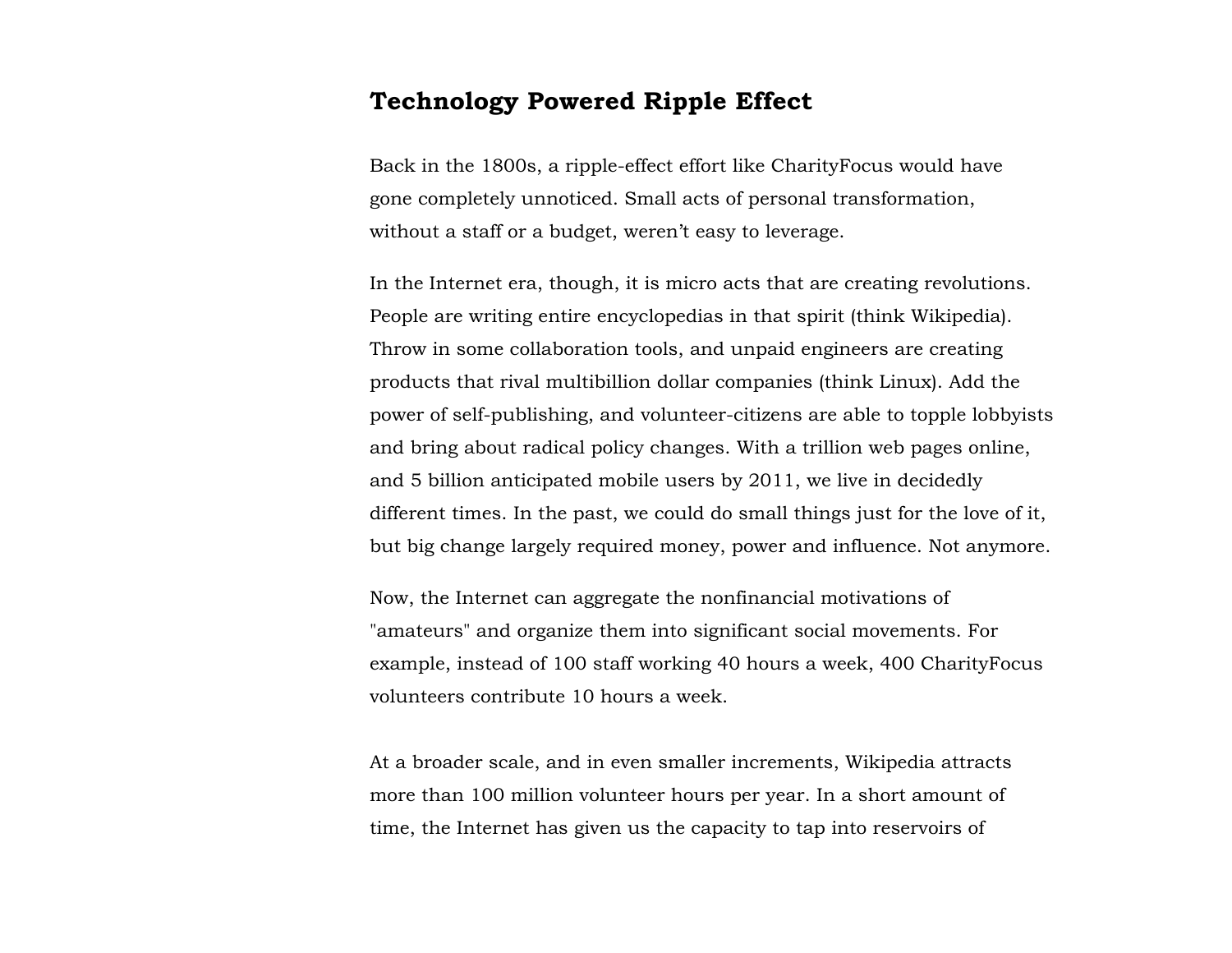altruistic social capital. And when people get hyper-connected into mini trust networks, all kinds of new possibilities emerge.

In mid 2006, Juan Mann's grandmother died, and in consolation his friends gifted him a homemade music video that featured his experiment of giving free hugs at a local mall. Incidentally, they also posted the video online. Within days, much to their surprise, it had spread to millions. By the end of the month, the previously unknown garage band had a recording contract, Juan was interviewed on Good Morning America and Oprah, and received more than 40 million views on YouTube. And thousands of people around the world started giving out "free hugs" in their communities.

The Internet gives wings to not just Juan Mann, but to everyone. Anyone's idea now has a shot at being spread to millions, without necessarily having a budget, staff or a five-year business plan.

The Internet has become a movement machine, for distributed and decentralized emergence. Activists use this platform to galvanize protests, lobbyists use this platform to pass laws, governments use this platform to engage its citizens and CharityFocus uses this platform to amplify small acts of generosity and transformation.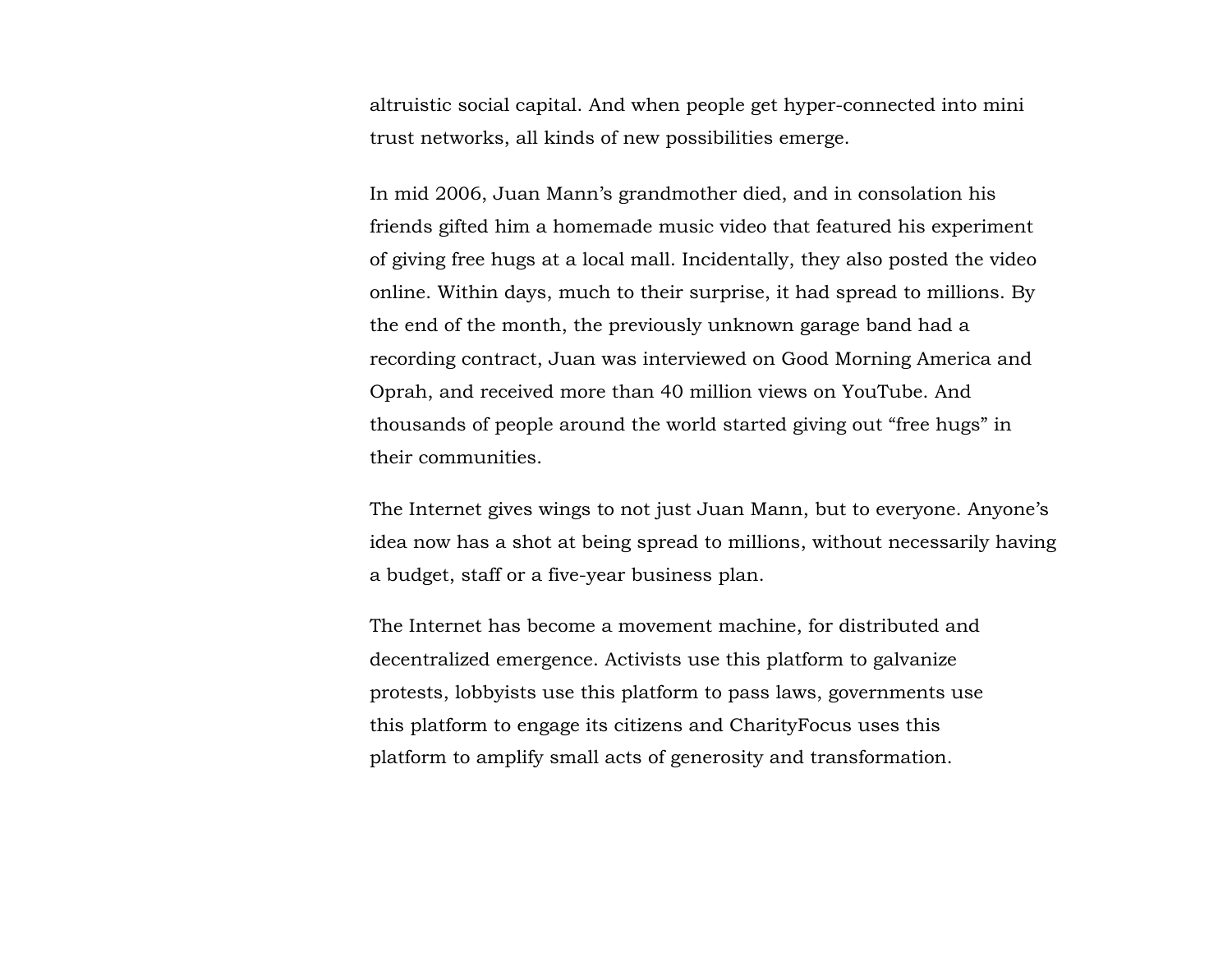## **Rekindling a Gift Economy**

When we gift our services, we create social capital; when we aggregate the cognitive surplus of that community, we discover our organizational capacity; and when the Internet connects those strands into a collective network, the feedback loops between givers and receivers exponentializes the number of gifts. We end up rekindling a "gift economy".

At a coffee table conversation in Chicago, a few volunteers wondered if we could shift the energy of college pranks towards kindness; soon after, we printed 100 "Smile Cards" encouraging people to do small acts of anonymous kindness and to leave behind this card, inviting the recipient to pay-it-forward. People could download the cards on the web or order preprinted cards, which we shipped for free. The idea went viral. We figured we'd keep doing it until we ran out of money; what we didn't figure is that people's cups of gratitude would overflow and that they would send us not only unsolicited donations, but heartfelt kindness ideas and stories too. In just a few years, more than a million Smile Cards were printed, tens of thousands of stories were shared and distributed without copyright, and HelpOthers.org became one of the most popular kindness portals on the Internet.

In a gift economy, goods and services have greatest value when they are received as gifts – and when they are offered as gifts; beyond their face value, it is the circulation of these pay-it-forward gifts within a community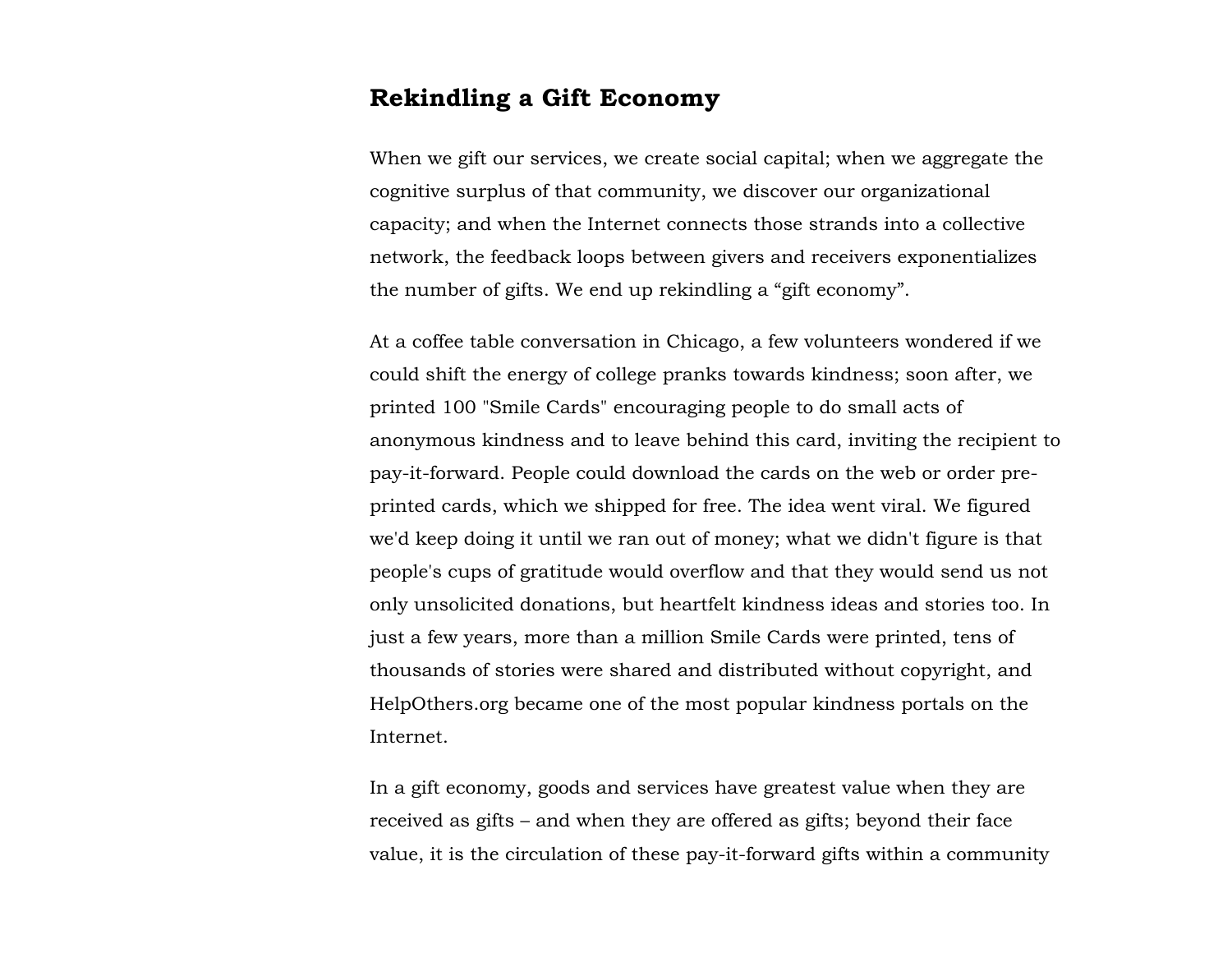that leads to growth – growth in both the number and strength of connections. In contrast, accumulation or hoarding actually causes such a system to break down.

Perhaps the easiest way to understand the gift economy is by an example. On Sundays, volunteers in Berkeley and Washington D.C. run a unique restaurant called Karma Kitchen. At the end of the meal, the check reads \$0.00 with this footnote: "Your meal was a gift from someone who came before you. We invite you to pay-it-forward for the person after you." The meal is actually an excuse – the real power is in the reframing of a day-today interaction: a table might be served by a CEO, an activist, or a teacher, and their expression of unconditional generosity shifts the environment towards community and trust. And it really works. Karma Kitchen has been financially sustainable since the first time it opened its doors over two years ago.

We all innately understand this ideal. Nature is perhaps the most complex system of interdependencies, but nothing is a quid-pro-quo exchange. All of our lives start with nine months of an unconditional gift, in perhaps the most poignant expression of paying forward what we ourselves have received. Many ancient cultures from Native Americans potlatches to the 'dama' gift-system of Mali to the sacred reciprocity of monastics in Asia have been rooted in a gift culture. Most families, even in modern times, experience small scale gift economies.